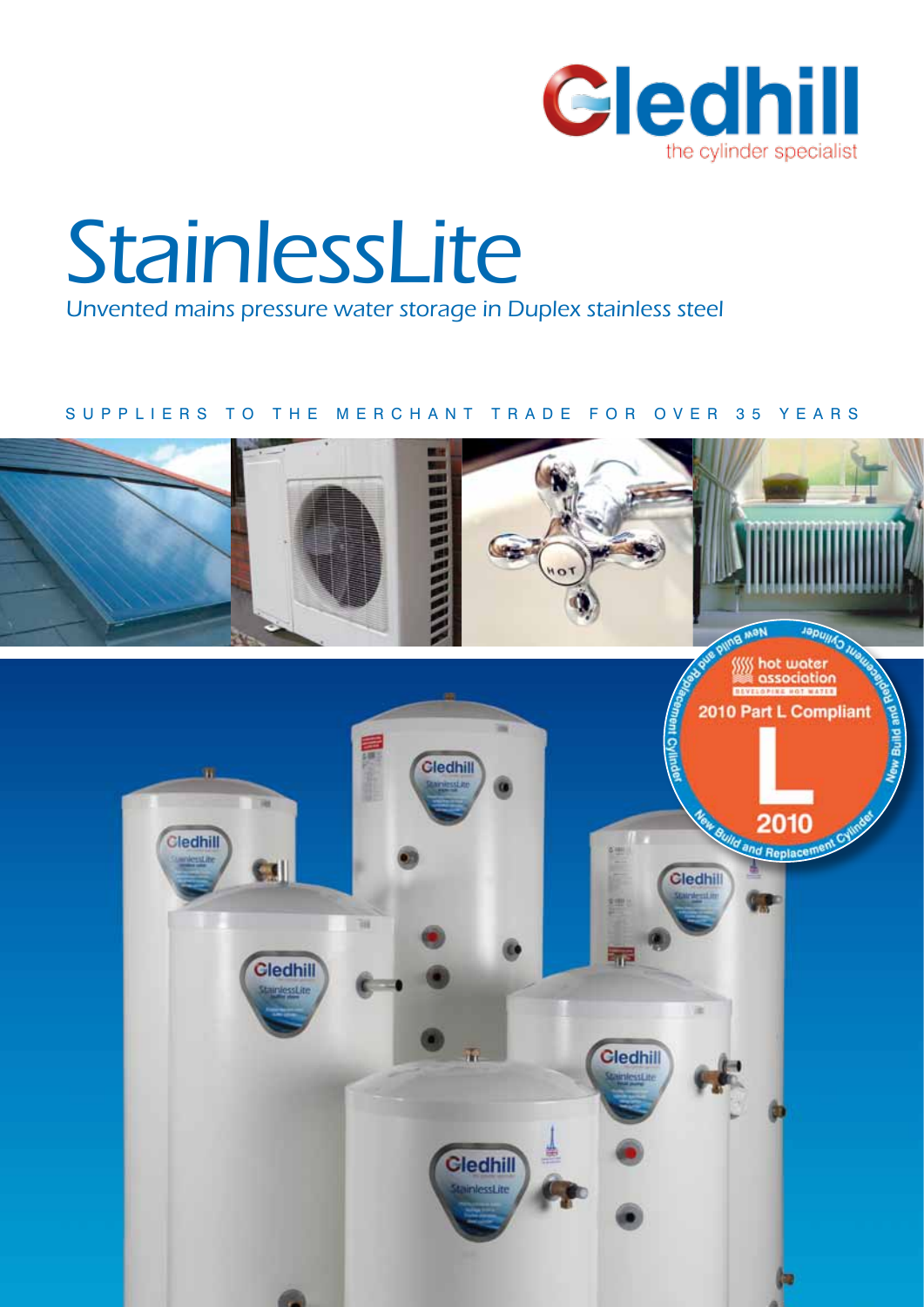# StainlessLite



### Gledhill - The Cylinder Specialist

The Gledhill name is synonymous with a family of water heating and storage products that lead the field in terms of innovation and quality. We are respected for our worldleading range of primary stores, but we have also produced unvented cylinders from the very beginning. Stainless Lite is an unvented mains pressure store in Duplex stainless steel that establishes new criteria for quality, performance and life.

Providing powerful, mains-pressure performance, it incorporates high flow rate controls, ideal for multi bathroom homes where baths fill very quickly.

There are Indirect and Direct patterns for gas/oil and electricity with model sizes from 60 litres to 400 litres in each pattern with an additional eight options for solar energy.

### Duplex Stainless Steel

The Stainless Lite uses the very latest high specification Duplex to resist all forms of corrosion including crevice and stress whilst its high mechanical strength gives it durability.

The very latest automated welding procedures along with full post weld treatments guarantee welds that are as strong as the parent metal. Stainless Lite is pressure tested in the factory to a full 12 bar which is four times the normal working pressure.

### Corrugated Coil

Stainless Lite uses a high heat transfer corrugated tube heat exchanger to give a 20% faster recovery than plain tube. It is also lighter and stronger than plain tube making the vessel the lightest and easiest to handle on site.

### Maximum Capacity

The unique Gledhill diffuser reduces turbulence when cold water enters the store by baffling the flow. The end result is that the hot water output is equal to the capacity. A 180 litre vessel will produce 180 litres of hot water!

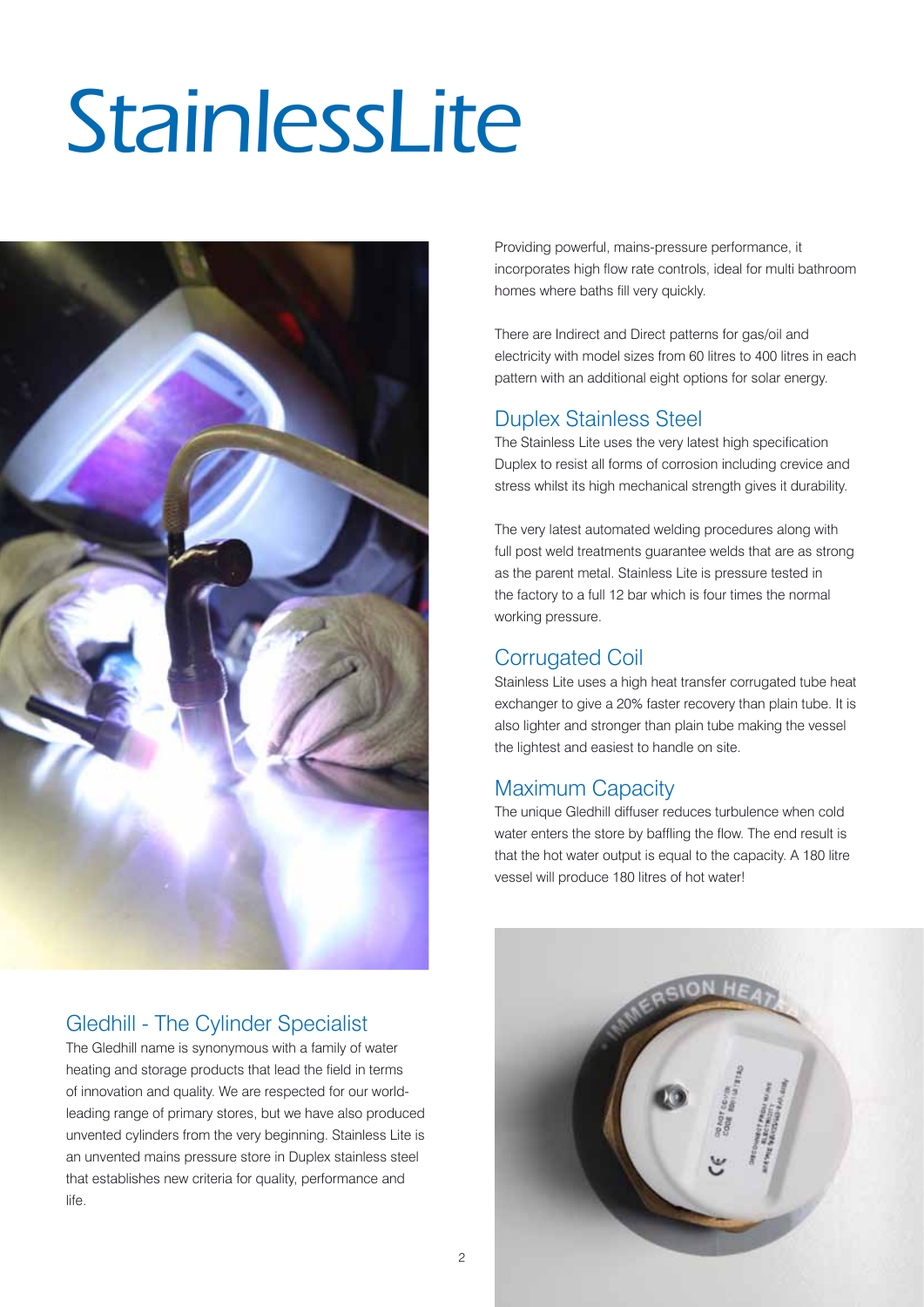

### Heat Loss

All Gledhill Stainless Lite cylinders are manufactured using the very latest HCFC free EnviroFoam insulation. This has an Ozone Depletion Potential (ODP) of zero and an industry leading Global Warming Potential (GWP) of 0.7.

Tests show that the 50mm of EnviroFoam insulation injected into the case and covering both domes achieves astonishingly low levels of heat loss, which ensures it is fully compliant with 2010 Part L requirements for both new build and replacement cylinders.

### 25 Year Guarantee

The 25 year guarantee underlines the usual Gledhill confidence in its own products. We regularly have copper cylinders returned to us that we made more than 40 years ago – why should anyone expect less from stainless steel?

### **Service**

Buying a good reputable product is critical – but it must be available when needed. Gledhill has strategically located manufacturing units so that delivery can be made to a merchant anywhere within hours.

# Quality Standard - EN 12897

All Stainless Lite cylinders are manufactured in accordance with BS EN 12897 the specification for unvented water storage vessels. The cylinders have been tested by KIWA a member of the European Organisation for Technical Approvals (EOTA) and found to comply with Building Regulations G3 and Water Regulations.

In performance, it complies with the requirements of BS6700 and meets the NHBC criteria for domestic properties.

Gledhill also operates a quality management system audited and accepted by the BSI in accordance with BS EN ISO 9001:2008.

The Stainless Lite cylinders are supplied with all the quality fittings, according to model, needed including;

- Immersion heater(s) 2 port zone valve (indirect)
- Wiring centre (indirect) Dual thermostat (indirect)
- Inlet control set Tundish
- Expansion vessel kit Installation manual
- Benchmark log book
- Temperature and pressure relief valve (unvented only)
- Control thermostat and drain valve

**Our complete range of stainless steel cylinder options are explained in this brochure:**

| <b>Page 4 Stainless Lite Direct and Indirect</b> |
|--------------------------------------------------|
| Page 6 Stainless Lite Solar                      |
| <b>Page 8 Stainless Lite Slimline</b>            |
| Page 10 Stainless Lite Heat Pump                 |
| Page 12 Buffer Store                             |
| Page 13 Stainless Lite Triple Coil               |
| <b>Page 14 Stainless Lite Vented</b>             |

 $\overline{a}$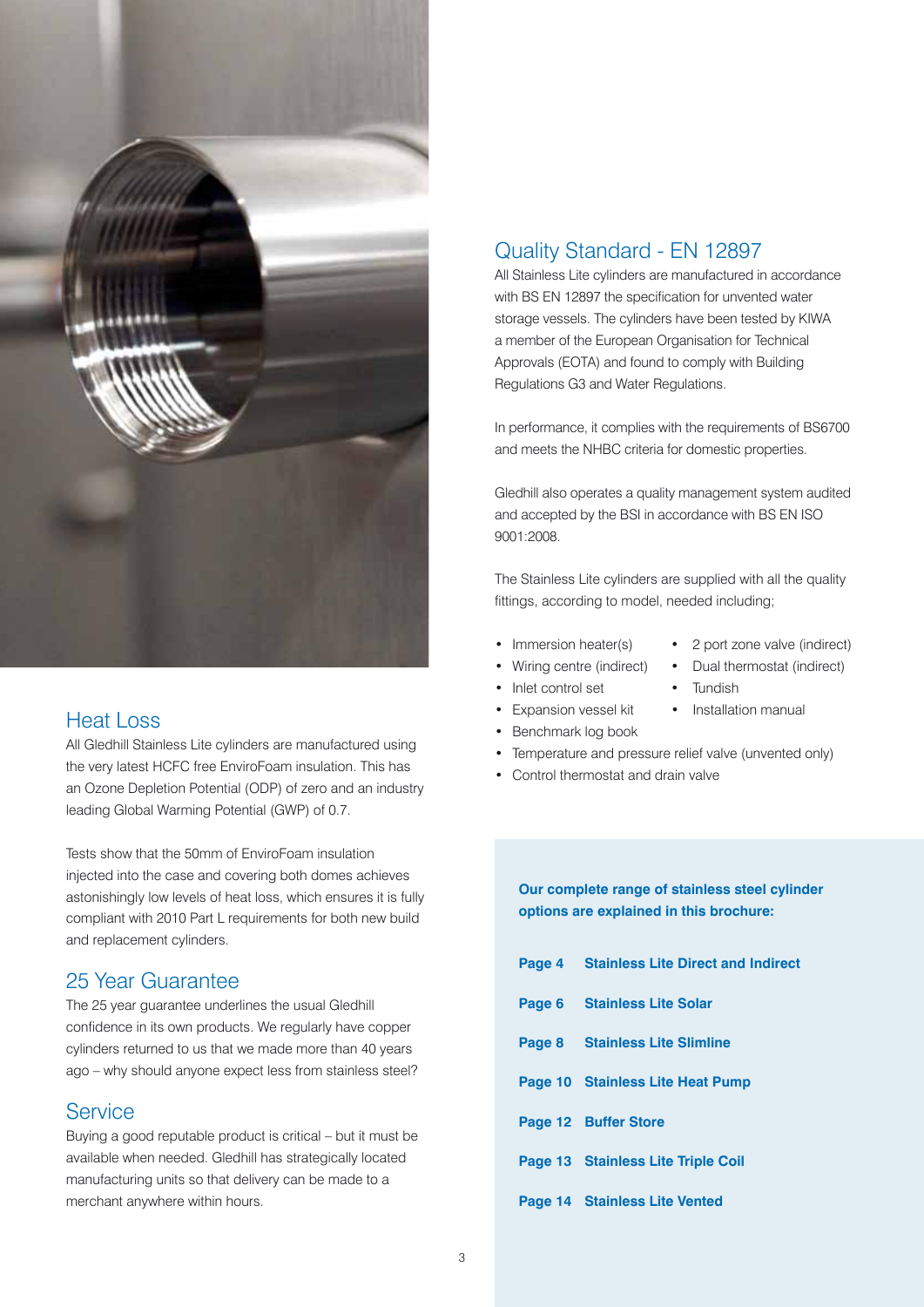# Direct and Indirect

Unvented cylinders for use with a conventional boiler or electric power

Gledhill Building Products manufacture 16 standard direct and indirect cylinders, ranging from 90 litres to 400 litres capacity.

The Stainless Lite direct model is supplied with two immersions for off-peak and on-peak use (except 90 litre model which only has an on-peak immersion). Therefore, the store of water in the cylinder can be heated utilising the off-peak electricity, making the unit extremely efficient. These cylinders are ultimately lightweight, easy to install answer for electric hot water options.

The immersion heater(s) must be connected to the supply through a double pole linked isolating switch with a minimum breaking capacity of 13A.





All models have a temperature and pressure relief valve factory set at 6 bar and 95°C.

The indirect range has a high efficiency corrugated tube coil which is connected to a conventional boiler to heat the cylinder of water. The coils corrugated design gives you much faster re-heat times than can be achieved with plain tube coils. All indirect models come with an on-peak immersion but only the 250, 300 and 400 litre models are supplied with an off-peak immersion.

All tappings are within a 90˚segment to make installation easier.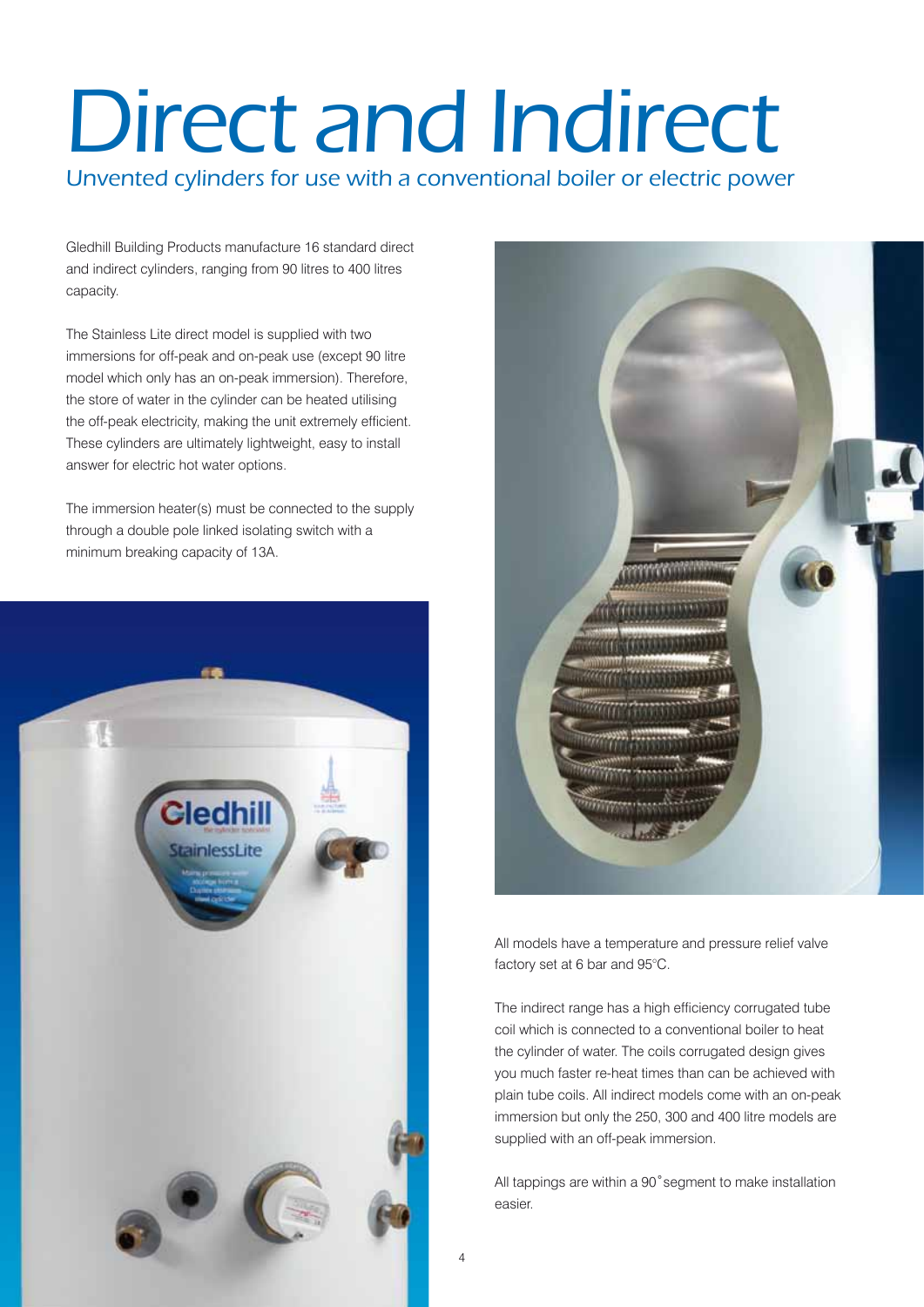| <b>Stainless Lite Direct Technical Specification</b> |           |            |                  |                  |                  |                  |                  |             |               |  |
|------------------------------------------------------|-----------|------------|------------------|------------------|------------------|------------------|------------------|-------------|---------------|--|
| <b>Description</b>                                   |           | <b>D90</b> | D <sub>120</sub> | D <sub>150</sub> | D <sub>180</sub> | D <sub>210</sub> | D <sub>250</sub> | <b>D300</b> | D400          |  |
| Height                                               | mm        | 732        | 920              | 1107             | 1295             | 1483             | 1733             | 2020        | 2040          |  |
| <b>Diameter</b>                                      | mm        | 550        | 550              | 550              | 550              | 550              | 550              | 550         | 630           |  |
| Weight (empty)                                       | kg        | 13         | 18               | 22               | 24               | 28               | 32               | 37          | 48            |  |
| Weight (full)                                        | kg        | 103        | 138              | 172              | 204              | 238              | 282              | 337         | 448           |  |
| Capacity                                             | litres    | 90         | 120              | 150              | 180              | 210              | 250              | 300         | 400           |  |
| Pressure regulator                                   | bar       | 3          | 3                | 3                | 3                | 3                | 3                | 3           | 3             |  |
| <b>Expansion vessel size</b>                         | litres    | 12         | 12               | 18               | 18               | 24               | 24               | 35          | $2 \times 24$ |  |
| kW rating of primary coil                            | kW        | n/a        | n/a              | n/a              | n/a              | n/a              | n/a              | n/a         | n/a           |  |
| Recovery time after<br>70% draw off                  | min       | 58         | 90               | 121              | 157              | 192              | 224              | 263         | 358/179       |  |
| <b>Standing losses</b>                               | kWhr/24hr | 0.80       | 1.00             | 1.20             | 1.40             | 1.60             | 1.75             | 1.93        | 3.33          |  |

| <b>Stainless Lite Direct Model Selection Guide</b>  |                                            |                  |  |  |  |  |  |  |  |
|-----------------------------------------------------|--------------------------------------------|------------------|--|--|--|--|--|--|--|
| Maximum hot water demand                            | Maximum number of bed<br>spaces (bedrooms) | <b>Model</b>     |  |  |  |  |  |  |  |
| shower room                                         | Bedsit (0)                                 | D <sub>120</sub> |  |  |  |  |  |  |  |
| l bathroom                                          | 2(2)                                       | D <sub>150</sub> |  |  |  |  |  |  |  |
| bathroom                                            | 4(3)                                       | D <sub>180</sub> |  |  |  |  |  |  |  |
| 1 bathroom & separate shower room                   | 6(4)                                       | D <sub>210</sub> |  |  |  |  |  |  |  |
| I bathroom & 2 separate shower rooms or 2 bathrooms | 7(5)                                       | D <sub>210</sub> |  |  |  |  |  |  |  |
| 2 bathrooms & separate shower room                  | 7(5)                                       | D <sub>250</sub> |  |  |  |  |  |  |  |
| 2 bathrooms & 2 separate shower rooms               | 7(5)                                       | D300             |  |  |  |  |  |  |  |
| 3 bathrooms & 2 separate shower rooms               | 9(6)                                       | D400             |  |  |  |  |  |  |  |

| <b>Stainless Lite Indirect Technical Specification</b> |           |              |               |               |               |               |               |               |               |  |
|--------------------------------------------------------|-----------|--------------|---------------|---------------|---------------|---------------|---------------|---------------|---------------|--|
| <b>Description</b>                                     |           | <b>IND90</b> | <b>IND120</b> | <b>IND150</b> | <b>IND180</b> | <b>IND210</b> | <b>IND250</b> | <b>IND300</b> | <b>IND400</b> |  |
| Height                                                 | mm        | 732          | 920           | 1107          | 1295          | 1483          | 1733          | 2020          | 2040          |  |
| <b>Diameter</b>                                        | mm        | 550          | 550           | 550           | 550           | 550           | 550           | 550           | 630           |  |
| Weight (empty)                                         | kg        | 19           | 22            | 26            | 28            | 33            | 38            | 44            | 55            |  |
| Weight (full)                                          | kg        | 109          | 142           | 176           | 208           | 243           | 288           | 344           | 455           |  |
| Capacity                                               | litres    | 90           | 120           | 150           | 180           | 210           | 250           | 300           | 400           |  |
| Pressure regulator                                     | bar       | 3            | 3             | 3             | 3             | 3             | 3             | 3             | 3             |  |
| <b>Expansion vessel size</b>                           | litres    | 12           | 12            | 18            | 18            | 24            | 24            | 35            | $2 \times 24$ |  |
| kW rating of primary coil                              | kW        | 16.5         | 18.0          | 18.5          | 19.0          | 20.5          | 21.5          | 25.0          | 30.5          |  |
| Recovery time after<br>70% draw off                    | min       | 16           | 19            | 19            | 21            | 26            | 30            | 32            | 36            |  |
| <b>Standing losses</b>                                 | kWhr/24hr | 0.80         | 1.00          | 1.20          | 1.40          | 1.60          | 1.75          | 1.93          | 3.33          |  |

| <b>Stainless Lite Indirect Model Selection Guide</b> |                                            |               |  |  |  |  |  |  |  |
|------------------------------------------------------|--------------------------------------------|---------------|--|--|--|--|--|--|--|
| Maximum hot water demand                             | Maximum number of bed<br>spaces (bedrooms) | <b>Model</b>  |  |  |  |  |  |  |  |
| shower room                                          | Bedsit (0)                                 | IND90         |  |  |  |  |  |  |  |
| bathroom                                             | 2(2)                                       | <b>IND120</b> |  |  |  |  |  |  |  |
| bathroom                                             | 4(3)                                       | <b>IND120</b> |  |  |  |  |  |  |  |
| I bathroom & separate shower room                    | 6(4)                                       | <b>IND150</b> |  |  |  |  |  |  |  |
| 1 bathroom & 2 separate shower rooms or 2 bathrooms  | 7(5)                                       | <b>IND180</b> |  |  |  |  |  |  |  |
| 2 bathrooms & separate shower room                   | 7(5)                                       | <b>IND210</b> |  |  |  |  |  |  |  |
| 2 bathrooms & 2 separate shower rooms                | 7(5)                                       | <b>IND250</b> |  |  |  |  |  |  |  |
| 3 bathrooms & 2 separate shower rooms                | 9(6)                                       | <b>IND300</b> |  |  |  |  |  |  |  |
| 3 bathrooms & 3 separate shower rooms                | 9(6)                                       | <b>IND400</b> |  |  |  |  |  |  |  |

1 Recovery time is based on primary coil/immersion heater duty (ie. assumes the boiler output is adequate).

2 All connections are supplied with compression fittings for direct connection to copper pipework.

3 The heat up times shown for the D400 model indicate the times when 1 or 2 immersions are fitted.

4 The model sizes shown are based on a typical days hot water use assuming an Economy 7 tariff is provided. A reduction of one model size can normally be made with an Economy 10 tariff.

5 When using the Direct model for high specification developments, an increase of one model size should be considered.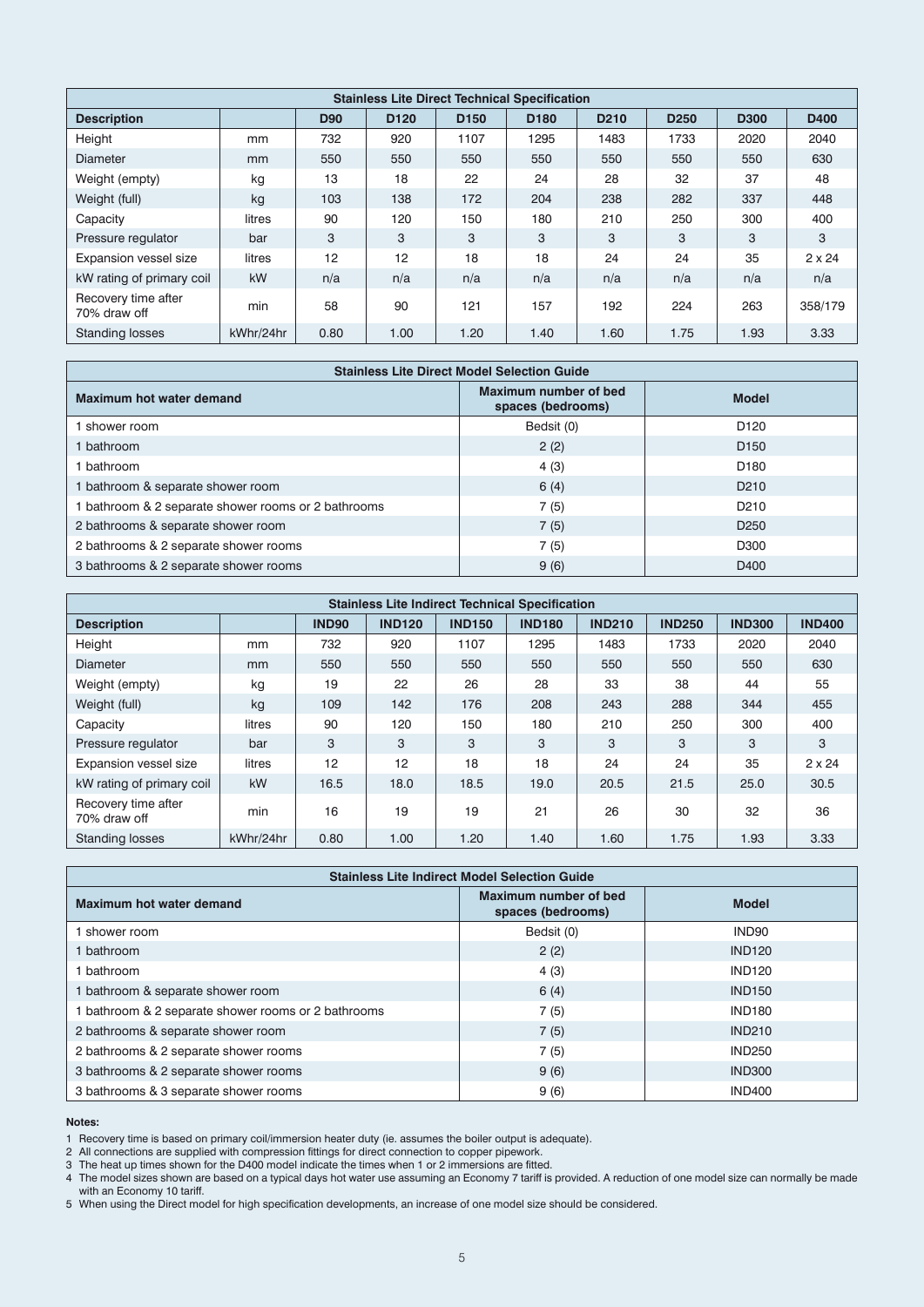# StainlessLite Solar

Unvented cylinders incorporating a solar coil

Gledhill has developed a range of cylinders specifically for solar applications in mind, therefore providing an efficient way of providing domestic hot water. Each model features a dedicated high performance solar coil, transferring the maximum amount of heat from the solar circuit to the stored water.

The cylinders are compatible with a wide range of solar systems available through the United Kingdom and have been designed to maximise the dedicated solar volume.

The direct models are electrically heated cylinders, using the 3kW immersion heater supplied with the unit, with a

high performance solar coil. They are capable of meeting the requirements of Building regulations, provided that it is matched to the panels and the hot water requirement correctly. The indirect cylinders are heated by a conventional boiler (either gas or oil) through a second high performance coil.

The solar range is based on the standard Stainless Lite cylinders, therefore still providing you with mains pressure hot water, low standing heat losses and lightweight construction. The range of cylinders is suitable for properties from a bedsit to a 5 bedroom family home.

| <b>Stainless Lite Direct Solar Technical Specification</b> |                |                                                                                 |       |       |       |               |  |  |  |  |
|------------------------------------------------------------|----------------|---------------------------------------------------------------------------------|-------|-------|-------|---------------|--|--|--|--|
| <b>Description</b>                                         |                | <b>SOL180d</b><br><b>SOL210d</b><br><b>SOL250d</b><br>SOL300d<br><b>SOL400d</b> |       |       |       |               |  |  |  |  |
| Height                                                     | mm             | 1295                                                                            | 1483  | 1733  | 2020  | 2040          |  |  |  |  |
| <b>Diameter</b>                                            | mm             | 550                                                                             | 550   | 550   | 550   | 630           |  |  |  |  |
| Weight (empty)                                             | kg             | 26                                                                              | 30    | 34    | 39    | 49            |  |  |  |  |
| Weight (full)                                              | kg             | 206                                                                             | 240   | 284   | 339   | 449           |  |  |  |  |
| Capacity                                                   | litres         | 180                                                                             | 210   | 250   | 300   | 400           |  |  |  |  |
| Pressure regulator                                         | bar            | 3                                                                               | 3     | 3     | 3     | 3             |  |  |  |  |
| Expansion vessel size                                      | litres         | 18                                                                              | 24    | 24    | 35    | $2 \times 24$ |  |  |  |  |
| kW rating of primary coil                                  | kW             | n/a                                                                             | n/a   | n/a   | n/a   | n/a           |  |  |  |  |
| Recovery time after<br>70% draw off                        | min            | 90                                                                              | 115   | 139   | 187   | 260           |  |  |  |  |
| <b>Standing losses</b>                                     | kWhr/24hr      | 1.40                                                                            | 1.60  | 1.75  | 1.93  | 3.33          |  |  |  |  |
| Surface area of solar<br>coil                              | m <sup>2</sup> | 0.680                                                                           | 0.680 | 0.970 | 0.970 | 1.270         |  |  |  |  |
| Dedicated solar volume                                     | litres         | 60                                                                              | 70    | 84    | 100   | 150           |  |  |  |  |

| <b>Model Selection Guide</b>       |                                                      |                 |                     |  |  |  |  |  |  |
|------------------------------------|------------------------------------------------------|-----------------|---------------------|--|--|--|--|--|--|
| <b>Maximum hot water demand</b>    | <b>Maximum solar</b><br>panel area (m <sup>2</sup> ) | <b>Bedrooms</b> | <b>Model</b>        |  |  |  |  |  |  |
| shower room                        | 2.4                                                  | <b>Bedsit</b>   | SOL <sub>180d</sub> |  |  |  |  |  |  |
| bathroom                           | 2.8                                                  | $1-3$           | SOL210d             |  |  |  |  |  |  |
| bathroom & separate shower room    | 3.36                                                 | $1-3$           | SOL250d             |  |  |  |  |  |  |
| bathroom & 2 separate shower rooms | 4.0                                                  | $2 - 4$         | SOL300d             |  |  |  |  |  |  |
| 2 bathrooms & separate shower room | 6.0                                                  | $4 - 5$         | SOL400d             |  |  |  |  |  |  |

#### **Notes:**

1 Recovery time is based on primary coil/immersion heater duty (ie. assumes the boiler output is adequate).

2 All connections are supplied with compression fittings for direct connection to copper pipework.

3 The model sizes shown are based on a typical days hot water use assuming an Economy 7 tariff is provided. A reduction of one model size can normally be made with an Economy 10 tariff.

4 When using the Direct model for high specification developments, an increase of one model size should be considered.

5 When selecting a solar model, it is important to check the dedicated solar volume is suitable for either the total floor area of the dwelling or the total net area of the solar panel to ensure compliance with Building Regulations.

6 Maximum solar panel area is calculated based on  $25$ / $/m<sup>2</sup>$  of net solar panel area.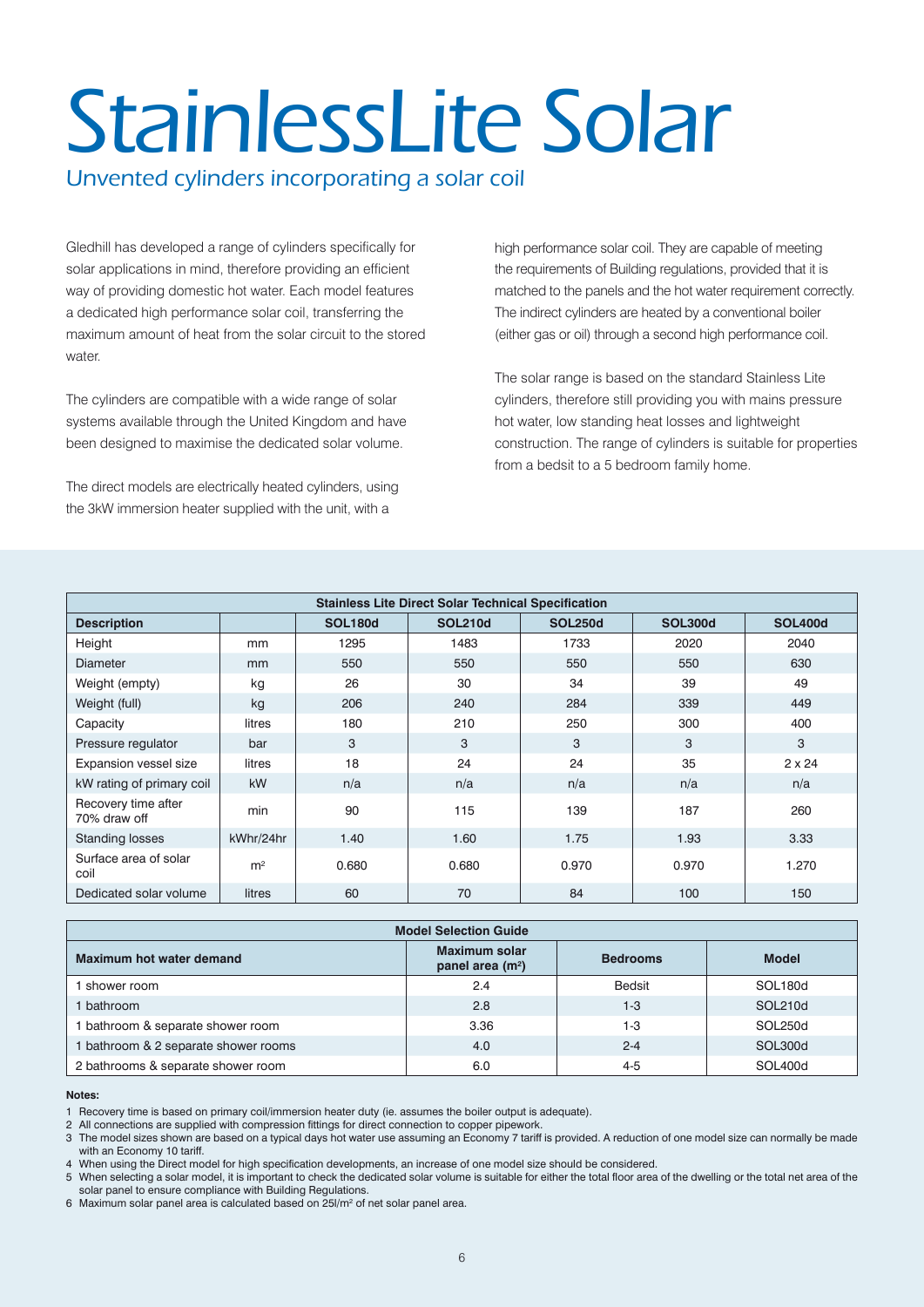

| <b>Stainless Lite Indirect Solar Technical Specification</b> |                |                |                |                |                |                |  |  |  |  |
|--------------------------------------------------------------|----------------|----------------|----------------|----------------|----------------|----------------|--|--|--|--|
| <b>Description</b>                                           |                | <b>SOL180i</b> | <b>SOL210i</b> | <b>SOL250i</b> | <b>SOL300i</b> | <b>SOL400i</b> |  |  |  |  |
| Height                                                       | mm             | 1295           | 1483           | 1733           | 2020           | 2040           |  |  |  |  |
| <b>Diameter</b>                                              | mm             | 550            | 550            | 550            | 550            | 630            |  |  |  |  |
| Weight (empty)                                               | kg             | 30             | 35             | 40             | 46             | 59             |  |  |  |  |
| Weight (full)                                                | kg             | 210            | 245            | 290            | 346            | 459            |  |  |  |  |
| Capacity                                                     | litres         | 180            | 210            | 250            | 300            | 400            |  |  |  |  |
| Pressure regulator                                           | bar            | 3              | 3              | 3              | 3              | 3              |  |  |  |  |
| Expansion vessel size                                        | litres         | 18             | 24             | 24             | 35             | $2 \times 24$  |  |  |  |  |
| kW rating of primary coil                                    | kW             | 18.0           | 18.5           | 19.0           | 20.5           | 22.0           |  |  |  |  |
| Recovery time after<br>70% draw off                          | min            | 16             | 16             | 19             | 20             | 24             |  |  |  |  |
| <b>Standing losses</b>                                       | kWhr/24hr      | 1.40           | 1.60           | 1.75           | 1.93           | 3.33           |  |  |  |  |
| Surface area of solar<br>coil                                | m <sup>2</sup> | 0.680          | 0.680          | 0.970          | 0.970          | 1.270          |  |  |  |  |
| Dedicated solar volume                                       | litres         | 70             | 90             | 107            | 125            | 165            |  |  |  |  |

| <b>Model Selection Guide</b>          |                                           |                 |                     |  |  |  |  |  |  |
|---------------------------------------|-------------------------------------------|-----------------|---------------------|--|--|--|--|--|--|
| Maximum hot water demand              | <b>Maximum solar</b><br>panel area $(m2)$ | <b>Bedrooms</b> | <b>Model</b>        |  |  |  |  |  |  |
| bathroom                              | 2.8                                       | 1-3             | SOL <sub>180i</sub> |  |  |  |  |  |  |
| bathroom & separate shower room       | 3.6                                       | $1 - 3$         | SOL210i             |  |  |  |  |  |  |
| 1 bathroom & 2 separate shower rooms  | 4.8                                       | $2 - 4$         | SOL250i             |  |  |  |  |  |  |
| 2 bathrooms & separate shower room    | 5.0                                       | $3 - 4$         | SOL300i             |  |  |  |  |  |  |
| 2 bathrooms & 2 separate shower rooms | 6.6                                       | $4 - 5$         | SOL <sub>400</sub>  |  |  |  |  |  |  |

1 Recovery time is based on primary coil/immersion heater duty (ie. assumes the boiler output is adequate).

2 All connections are supplied with compression fittings for direct connection to copper pipework.

3 When selecting a solar model, it is important to check the dedicated solar volume is suitable for either the total floor area of the dwelling or the total net area of the solar panel to ensure compliance with Building Regulations.

4 Maximum solar panel area is calculated based on  $25$ / $/m<sup>2</sup>$  of net solar panel area.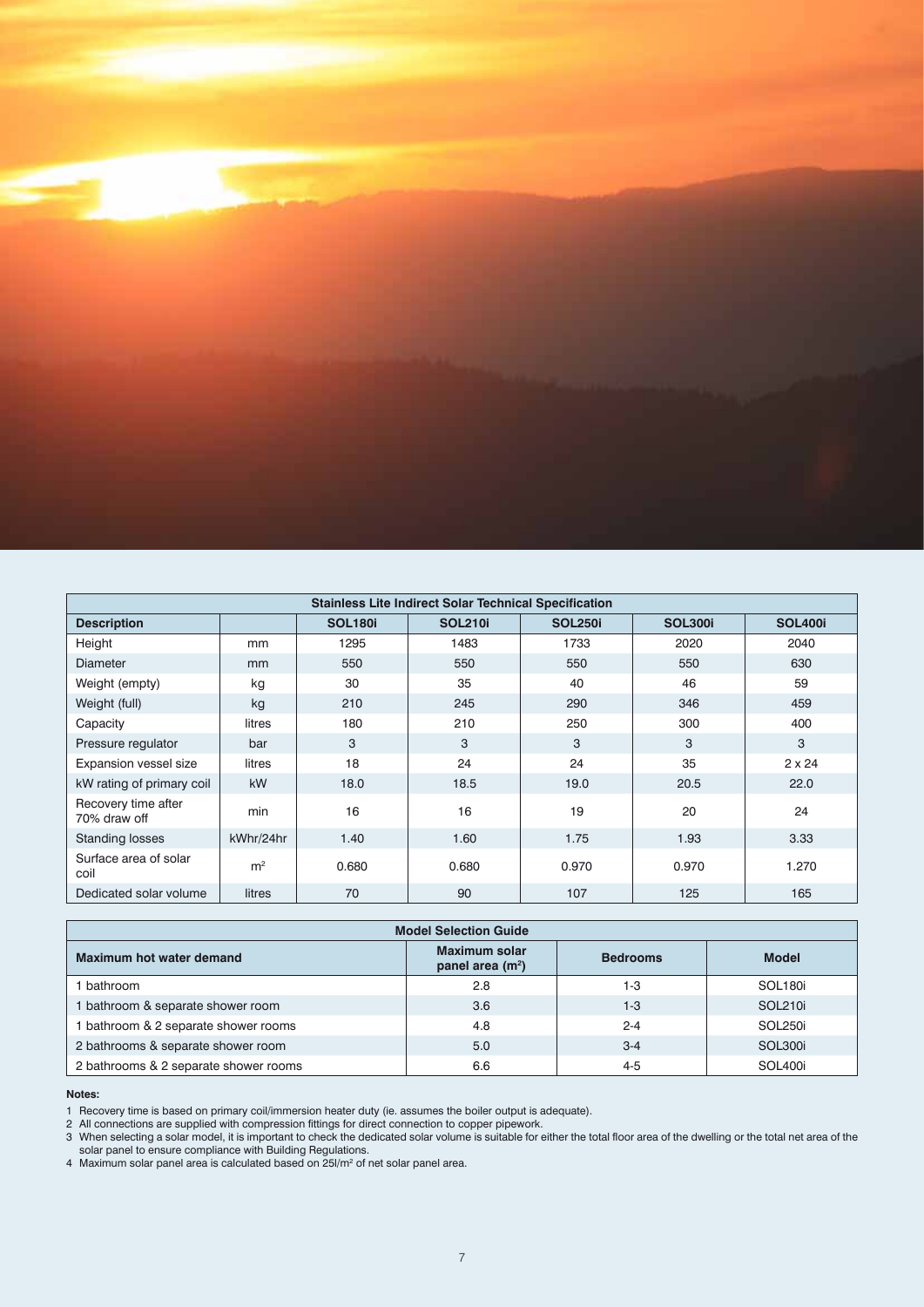# StainlessLite Slimline

Unvented cylinders designed for restricted spaces with optional solar coil

The new Stainless Lite Slimline cylinders have been added to our range of Duplex stainless steel cylinders, to enable you to utilise those smaller storage areas.

The standard size Stainless Lite cylinders are 550mm in diameter but the new slimline range has a reduced diameter of 475mm.This now enables installers to fit the new cylinders into smaller properties or older homes where there are space limitations, and so provide the benefits of mains pressure hot water.

The new range of Stainless Lite Slimline cylinders come in sizes from 60 litres to 210 litres in both indirect and direct versions. In addition, it also comes with a solar option in 180 litre and 210 litre sizes. This now means there will be a model to suit most homes.

The introduction of the Slimline solar range enables homeowners to not only upgrade to a Duplex stainless steel cylinder, but also have the added benefit of being able to utilise solar power to contribute to the heating of the store.

Properties that previously could not enjoy mains pressure hot water can now enjoy powerful, mains-pressure performance, incorporating high flow rate controls, ideal for multi bathroom homes, where baths fill very quickly.

You will still benefit from the high heat transfer corrugated tube giving 20% faster recovery than plain tubing, controlled stratification and minimal heat loss.

All slimline models come complete with an on-peak immersion and the 120-210 direct models also have an off-peak immersion.

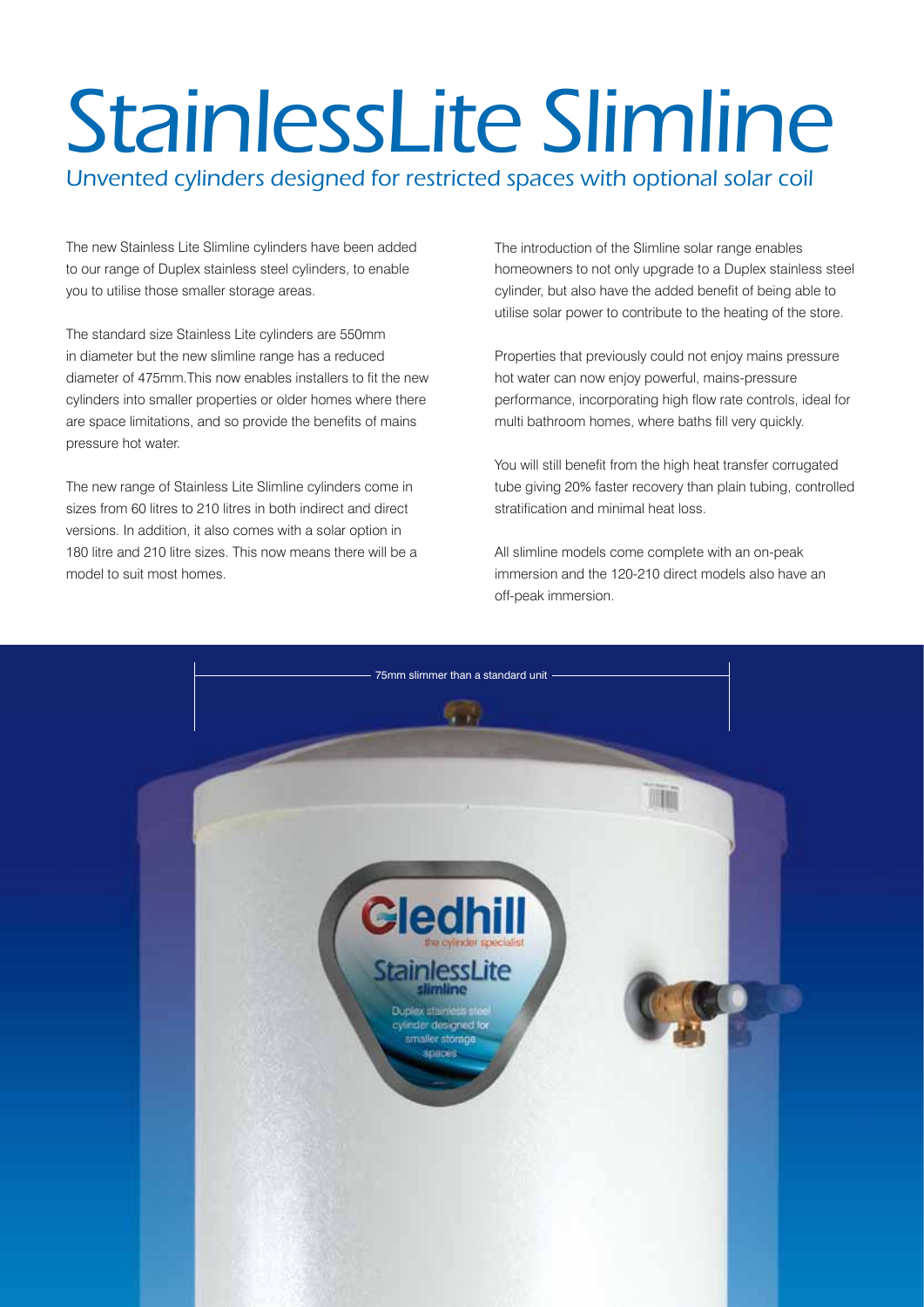| <b>Stainless Lite Direct Slimline and Solar Technical Specification</b> |                |               |               |                |                |                |                |                              |                       |  |
|-------------------------------------------------------------------------|----------------|---------------|---------------|----------------|----------------|----------------|----------------|------------------------------|-----------------------|--|
| <b>Description</b>                                                      |                | <b>D60-SL</b> | <b>D90-SL</b> | <b>D120-SL</b> | <b>D150-SL</b> | <b>D180-SL</b> | <b>D210-SL</b> | <b>SOL</b><br><b>180d-SL</b> | <b>SOL</b><br>210d-SL |  |
| Height                                                                  | mm             | 704           | 976           | 1284           | 1520           | 1790           | 2005           | 1790                         | 2005                  |  |
| <b>Diameter</b>                                                         | mm             | 475           | 475           | 475            | 475            | 475            | 475            | 475                          | 475                   |  |
| Weight (empty)                                                          | kg             | 13            | 16            | 22             | 30             | 31             | 32             | 32                           | 36                    |  |
| Weight (full)                                                           | kg             | 73            | 106           | 142            | 180            | 211            | 242            | 212                          | 246                   |  |
| Capacity                                                                | litres         | 60            | 90            | 120            | 150            | 180            | 210            | 180                          | 210                   |  |
| Pressure regulator                                                      | bar            | 3             | 3             | 3              | 3              | 3              | 3              | 3                            | 3                     |  |
| Expansion vessel size                                                   | litres         | 12            | 12            | 12             | 18             | 18             | 24             | 18                           | 24                    |  |
| kW rating of primary coil                                               | kW             | n/a           | n/a           | n/a            | n/a            | n/a            | n/a            | n/a                          | n/a                   |  |
| Recovery time after<br>70% draw off                                     | min            | 39            | 58            | 90             | 121            | 157            | 192            | 90                           | 115                   |  |
| <b>Standing losses</b>                                                  | kWhr/24hr      | 0.95          | 1.25          | 1.52           | 1.77           | 2.01           | 2.23           | 2.01                         | 2.23                  |  |
| Surface area of solar<br>coil                                           | m <sup>2</sup> | n/a           | n/a           | n/a            | n/s            | n/a            | n/a            | 0.680                        | 0.680                 |  |
| Dedicated solar volume                                                  | litres         | n/a           | n/a           | n/a            | n/a            | n/a            | n/a            | 60                           | 70                    |  |

| <b>Stainless Lite Indirect Slimline and Solar Technical Specification</b> |                |                 |                 |                  |                  |                  |                  |                              |                              |
|---------------------------------------------------------------------------|----------------|-----------------|-----------------|------------------|------------------|------------------|------------------|------------------------------|------------------------------|
| <b>Description</b>                                                        |                | <b>IND60-SL</b> | <b>IND90-SL</b> | <b>IND120-SL</b> | <b>IND150-SL</b> | <b>IND180-SL</b> | <b>IND210-SL</b> | <b>SOL</b><br><b>180i-SL</b> | <b>SOL</b><br><b>210i-SL</b> |
| Height                                                                    | mm             | 704             | 976             | 1284             | 1520             | 1790             | 2005             | 1790                         | 2005                         |
| <b>Diameter</b>                                                           | mm             | 475             | 475             | 475              | 475              | 475              | 475              | 475                          | 475                          |
| Weight (empty)                                                            | kg             | 14              | 19              | 23               | 28               | 31               | 34               | 33                           | 37                           |
| Weight (full)                                                             | kg             | 74              | 109             | 143              | 178              | 211              | 244              | 213                          | 247                          |
| Capacity                                                                  | litres         | 60              | 90              | 120              | 150              | 180              | 210              | 180                          | 210                          |
| Pressure regulator                                                        | bar            | 3               | 3               | 3                | 3                | 3                | 3                | 3                            | 3                            |
| <b>Expansion vessel size</b>                                              | litres         | 12              | 12              | 12               | 18               | 18               | 24               | 18                           | 24                           |
| kW rating of primary coil                                                 | kW             | 15.0            | 16.5            | 18.0             | 18.5             | 19.0             | 20.5             | 18.0                         | 18.5                         |
| Recovery time after<br>70% draw off                                       | min            | 11              | 16              | 19               | 19               | 21               | 26               | 16                           | 16                           |
| <b>Standing losses</b>                                                    | kWhr/24hr      | 0.95            | 1.25            | 1.52             | 1.77             | 2.01             | 2.23             | 2.01                         | 2.23                         |
| Surface area of solar<br>coil                                             | m <sup>2</sup> | n/a             | n/a             | n/a              | n/s              | n/a              | n/a              | 0.680                        | 0.680                        |
| Dedicated solar volume                                                    | litres         | n/a             | n/a             | n/a              | n/a              | n/a              | n/a              | 60                           | 70                           |

| <b>Model Selection Guide</b>                        |                                            |                      |                       |  |  |  |  |  |  |  |
|-----------------------------------------------------|--------------------------------------------|----------------------|-----------------------|--|--|--|--|--|--|--|
| Maximum hot water demand                            | Maximum number of bed<br>spaces (bedrooms) | <b>Direct Model</b>  | <b>Indirect Model</b> |  |  |  |  |  |  |  |
| shower room                                         | Bedsit (0)                                 | D <sub>120</sub> -SI | IND90-SL              |  |  |  |  |  |  |  |
| bathroom                                            | 2(2)                                       | D <sub>150</sub> -SL | <b>IND120-SL</b>      |  |  |  |  |  |  |  |
| bathroom                                            | 4(3)                                       | D <sub>180</sub> -SL | <b>IND120-SL</b>      |  |  |  |  |  |  |  |
| bathroom & separate shower room                     | 6(4)                                       | D <sub>210</sub> -SL | <b>IND150-SL</b>      |  |  |  |  |  |  |  |
| I bathroom & 2 separate shower rooms or 2 bathrooms | 7(5)                                       | D210-SL              | <b>IND180-SL</b>      |  |  |  |  |  |  |  |
| 2 bathrooms & separate shower room                  | 7(5)                                       |                      | <b>IND210-SL</b>      |  |  |  |  |  |  |  |

| <b>Solar Model Selection Guide</b> |                                           |                 |                          |                       |  |  |
|------------------------------------|-------------------------------------------|-----------------|--------------------------|-----------------------|--|--|
| Maximum hot water demand           | <b>Maximum solar</b><br>panel area $(m2)$ | <b>Bedrooms</b> | <b>Direct Model</b>      | <b>Indirect Model</b> |  |  |
| shower room                        | 2.4                                       | <b>Bedsit</b>   | SOL180d-SL               |                       |  |  |
| bathroom                           | 2.4                                       | $1 - 3$         | $\overline{\phantom{a}}$ | SOL180i-SL            |  |  |
| bathroom                           | 2.8                                       | $1 - 3$         | SOI 210d-SI              |                       |  |  |
| bathroom & separate shower room    | 2.8                                       | $1 - 3$         | $\overline{\phantom{a}}$ | SOL210i-SL            |  |  |

1 Recovery time is based on primary coil/immersion heater duty (ie. assumes the boiler output is adequate).

2 All connections are supplied with compression fittings for direct connection to copper pipework.

3 The Direct model sizes shown are based on a typical days hot water use assuming an Economy 7 tariff is provided. A reduction of one model size can normally be made with an Economy 10 tariff.

4 When using the Direct model for high specification developments, an increase of one model size should be considered.

5 When selecting a solar model, it is important to check the dedicated solar volume is suitable for either the total floor area of the dwelling or the total net area of the solar panel to ensure compliance with Building Regulations.

6 Maximum solar panel area is calculated based on  $25$ / $/m<sup>2</sup>$  of net solar panel area.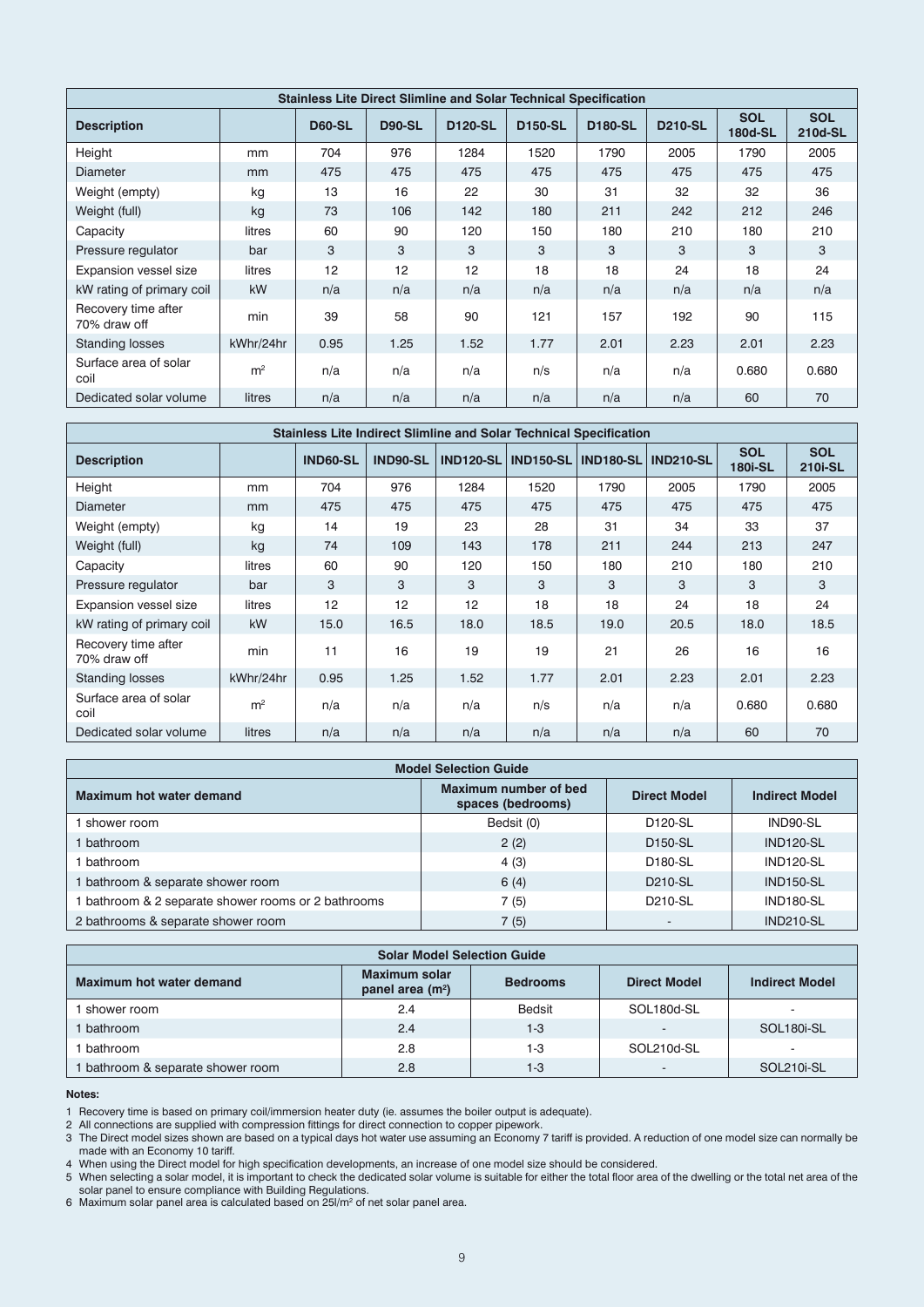# StainlessLite HP

## Unvented cylinders specifically designed to work with a heat pump

Gledhill have produced an unvented stainless steel unit specifically for heat pump applications providing mains pressure domestic hot water. Utilising the well established Gledhill Stainless Lite unvented hot water cylinder, this product has been developed to maximise the lower temperatures available from the heat pump.

The heat exchanger is a totally new design. It consists of a multi-pass corrugated stainless steel tube in parallel to reduce the pressure loss whilst maximising the heat exchange. Many medium to large heat pumps need heat exchangers in the store that will cope with the higher flow rates associated with primary temperatures that are typically 50˚C or 60˚C.

All the usual features of the Gledhill Stainless Lite are maintained together with all the necessary controls and expansion devices included.

Due to the fact that many heat pumps will not raise the stored water temperature to 60˚C, which is necessary to prevent the growth of legionella, the Stainless Lite HP model is supplied with an immersion heater tapping and a thermostat pocket.

It is recommended that a thermostat is fitted which brings the immersion heater 'on' at a temperature just below the heat pump maximum and switches off at 60˚C or 65˚C. In this way the use of 'direct' electricity is minimised and most of the water heating is achieved through the heat pump.





The key features of the Stainless Lite HP are:

- The latest and highest quality Duplex Stainless Steel.
- A 25 year guarantee.
- Fast reheat rate from its purpose designed low resistance coil.
- One of the highest insulation ratings on offer today.
- The Stainless Lite HP is supplied with all the necessary connections including two dry thermostat pockets.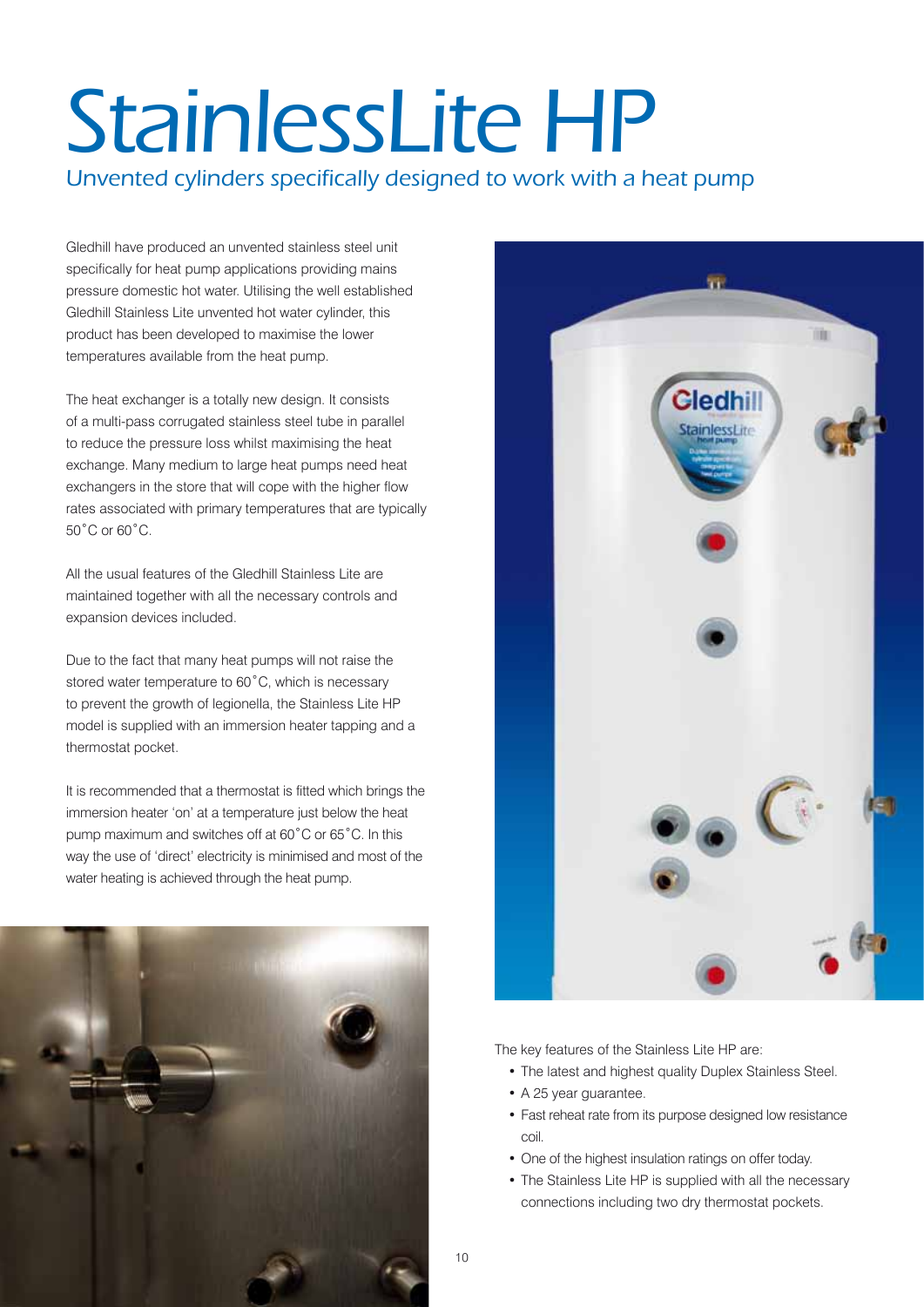

| <b>Stainless Lite HP Technical Specification</b> |                |          |          |                 |          |          |
|--------------------------------------------------|----------------|----------|----------|-----------------|----------|----------|
| <b>Description</b>                               |                | HP180IND | HP210IND | <b>HP250IND</b> | HP300IND | HP400IND |
| Height                                           | mm             | 1295     | 1483     | 1733            | 2020     | 2040     |
| <b>Diameter</b>                                  | mm             | 550      | 550      | 550             | 550      | 630      |
| Weight (empty)                                   | kg             | 33       | 38       | 43              | 49       | 61       |
| Weight (full)                                    | kg             | 213      | 248      | 293             | 349      | 461      |
| Capacity                                         | litres         | 180      | 210      | 250             | 300      | 400      |
| Pressure regulator                               | bar            | 3        | 3        | 3               | 3        | 3        |
| Expansion vessel size                            | litres         | 18       | 24       | 24              | 35       | 2 X 24   |
| kW rating of heat pump coil                      | kW             | 24.3     | 26.2     | 27.5            | 34.2     | 47.2     |
| Heat pump coil pressure loss                     | bar            | 0.048    | 0.054    | 0.060           | 0.019    | 0.027    |
| Surface area of heat pump coil                   | m <sup>2</sup> | 1.36     | 1.56     | 1.94            | 2.04     | 2.91     |
| <b>Standing losses</b>                           | kWhr/24hr      | 1.40     | 1.60     | 1.75            | 1.93     | 3.33     |
| Surface area of solar coil                       | m <sup>2</sup> | 0.680    | 0.680    | 0.970           | 0.970    | 1.270    |
| Dedicated solar volume                           | litres         | 65       | 75       | 90              | 105      | 130      |

| <b>Model Selection Guide</b>          |                                    |                 |                                               |                                            |  |  |
|---------------------------------------|------------------------------------|-----------------|-----------------------------------------------|--------------------------------------------|--|--|
| Maximum hot water demand              | Maximum solar<br>panel area $(m2)$ | <b>Bedrooms</b> | <b>Model (without</b><br>solar heating input) | <b>Model (with solar</b><br>heating input) |  |  |
| bathroom                              | 2.6                                | $1 - 3$         | HP180IND                                      | HP180IND                                   |  |  |
| 1 bathroom & separate shower room     | 3.0                                | $2 - 3$         | HP180IND                                      | HP210IND                                   |  |  |
| bathroom & 2 separate shower rooms    | 3.6                                | $2 - 3$         | HP180IND                                      | HP250IND                                   |  |  |
| 2 bathrooms & separate shower room    | 4.2                                | $2 - 4$         | HP210IND                                      | HP300IND                                   |  |  |
| 2 bathrooms & 2 separate shower rooms | 5.2                                | $2 - 4$         | HP250IND                                      | HP400IND                                   |  |  |
| 2 bathrooms & 2 separate shower rooms | $\overline{a}$                     | $3-5$           | HP300IND                                      |                                            |  |  |
| 2 bathrooms & 3 separate shower rooms |                                    | $4 - 5$         | HP400IND                                      |                                            |  |  |

1 All connections are supplied with compression fittings for direct connection to copper pipework.

2 The suggested model sizes shown are based on a typical days hot water use assuming that the heat pump will heat the domestic hot water to approximately 50˚C.

3 When connecting to solar heating input, it is important to check the dedicated solar volume is suitable for the total floor area to comply with Building Regulations.

4 The Stainless Lite HP units are the same whether you are running solar thermal systems in conjunction with heat pump or just using a heat pump input only. 5 The solar dedicated volume is only applicable when used in conjunction with solar thermal systems.

6 When selecting a solar model, it is important to check the dedicated solar volume is suitable for either the total floor area of the dwelling or the total net area of the solar panel to ensure compliance with Building Regulations.

7 Maximum solar panel area is calculated based on 25 l/m<sup>2</sup> of net solar panel area.

8 Heat pump kW rating performed at 80<sup>°</sup>C and 0.25 l/s.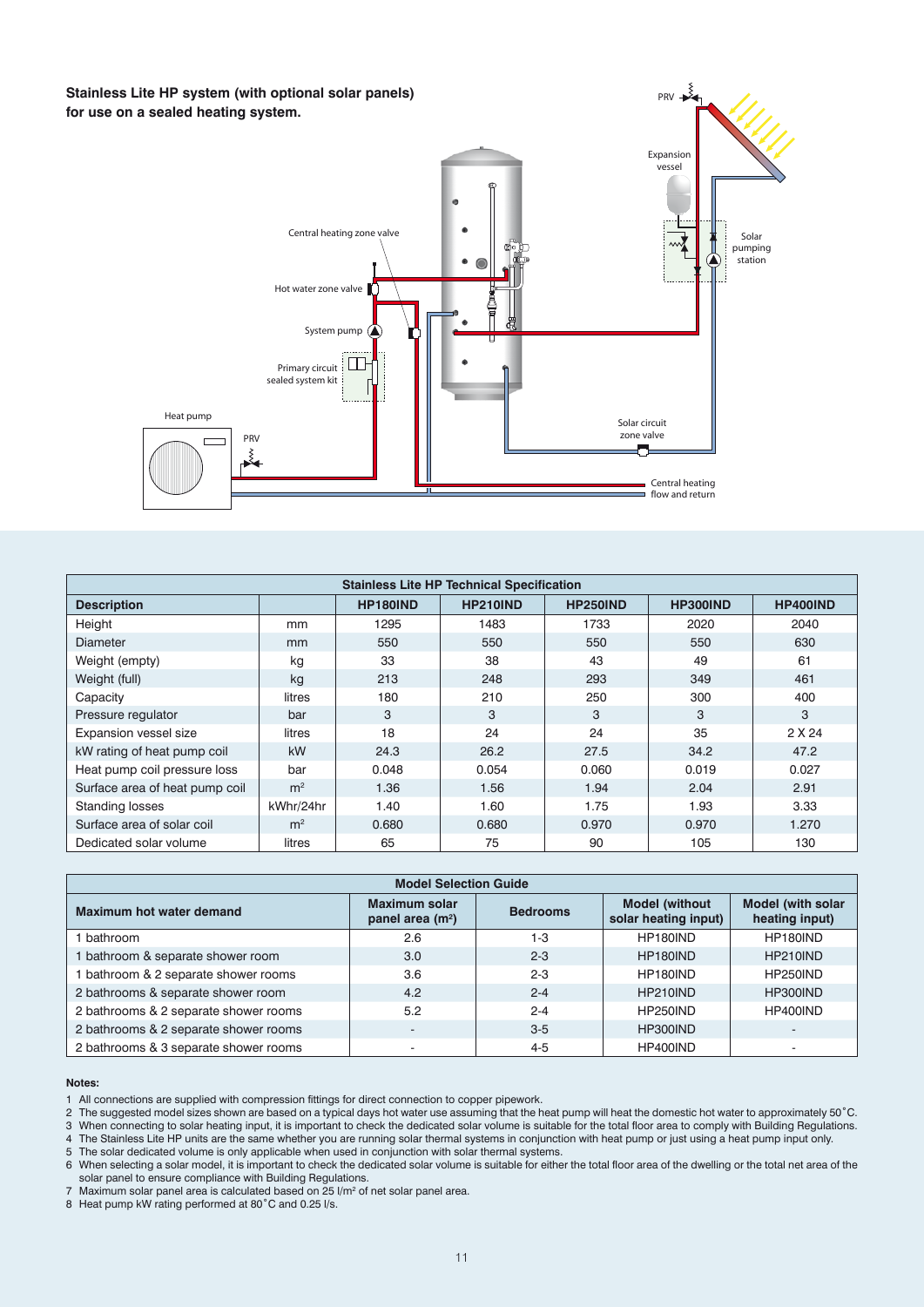# Buffer Store

Vented store for use with a heat pump



Buffer vessels are simply a duplex stainless steel tank that contains a volume of water, increasing the overall volume of the heating distribution system. This extra volume of water is designed to absorb any extra heat generated by the heat pump in low load conditions.

If the building cannot absorb the extra heat generated the return temperature to the heat pump will increase and will potentially cause the heat pump to turn off. If the temperature drops in the water returning to the heating appliance, then it will turn itself back on. If this cycling occurs at a greater frequency than the minimum run time for the appliance, this is classed as short cycling. The aim of a buffer vessel is to remove the possibility of any short cycling of the heating appliance.

These buffer vessels are designed to work at up to 3.5 bar pressure for primary water only. They should **not** be used for potable domestic hot water and are not approved for this purpose.

| <b>Stainless Lite Direct Buffer Store Technical Specification</b> |               |                 |      |      |      |      |
|-------------------------------------------------------------------|---------------|-----------------|------|------|------|------|
| <b>Description</b>                                                |               | 90 <sub>D</sub> | 120D | 210D | 300D | 400D |
| Height                                                            | mm            | 732             | 920  | 1483 | 2020 | 2030 |
| <b>Diameter</b>                                                   | <sub>mm</sub> | 550             | 550  | 550  | 550  | 630  |
| Weight (empty)                                                    | kg            | 13              | 18   | 28   | 37   | 51   |
| Weight (full)                                                     | kg            | 103             | 138  | 238  | 337  | 451  |
| Capacity                                                          | litres        | 90              | 120  | 210  | 300  | 400  |
| <b>Standing losses</b>                                            | kWhr/24hr     | 0.80            | 1.00 | 1.60 | 1.93 | 3.33 |

| <b>Stainless Lite Indirect Buffer Store Technical Specification</b> |           |               |               |               |               |
|---------------------------------------------------------------------|-----------|---------------|---------------|---------------|---------------|
| <b>Description</b>                                                  |           | <b>120IND</b> | <b>210IND</b> | <b>300IND</b> | <b>400IND</b> |
| Height                                                              | mm        | 920           | 1483          | 2020          | 2030          |
| <b>Diameter</b>                                                     | mm        | 550           | 550           | 550           | 630           |
| Weight (empty)                                                      | kg        | 22            | 33            | 44            | 55            |
| Weight (full)                                                       | kg        | 142           | 243           | 344           | 455           |
| Capacity                                                            | litres    | 120           | 210           | 300           | 400           |
| <b>Standing losses</b>                                              | kWhr/24hr | 1.00          | 1.60          | 1.93          | 3.33          |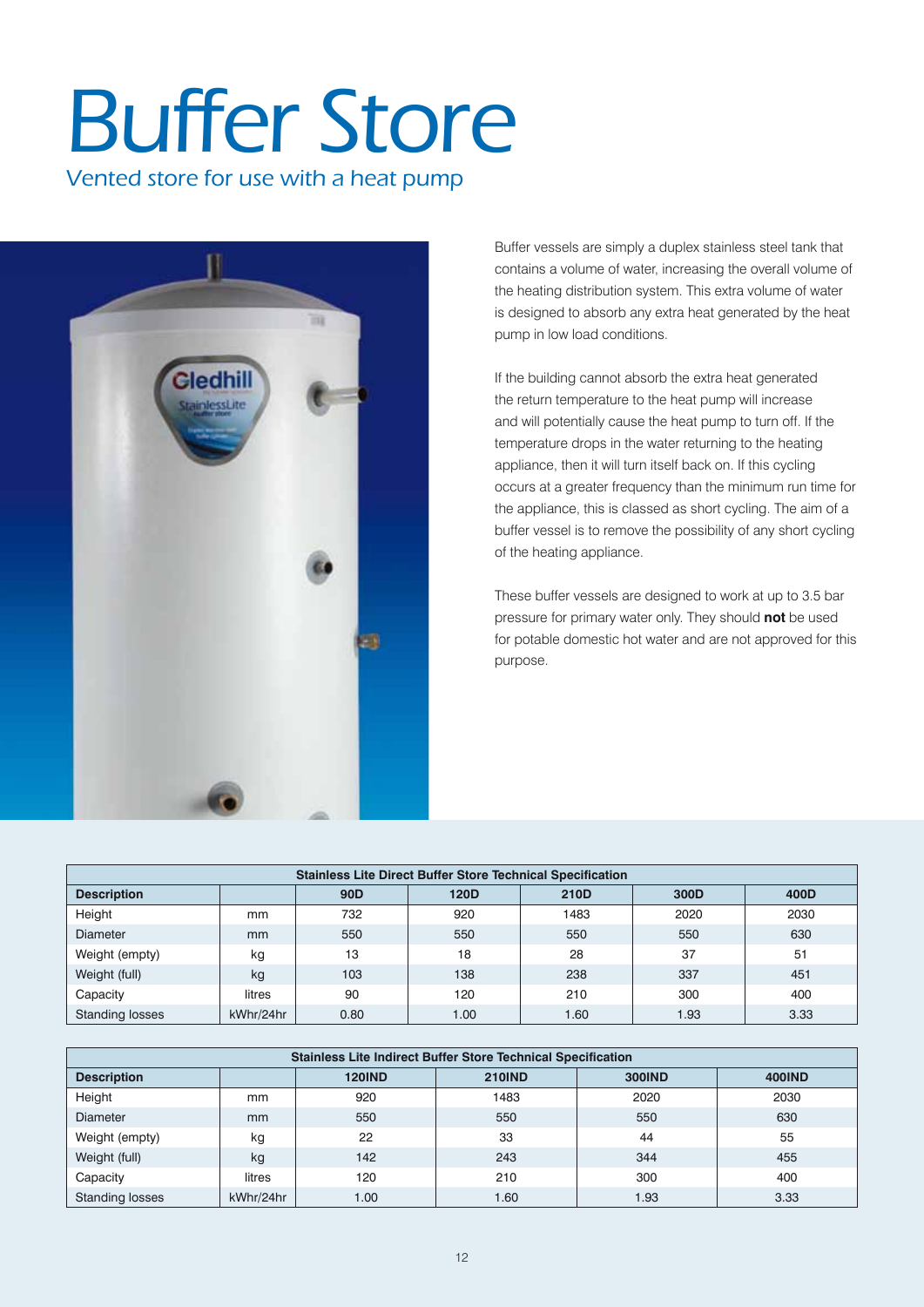# StainlessLite Triple Coil

Open vented cylinders for use with multiple heat sources

To satisfy the growing demand for a stainless steel cylinder being capable of accepting multiple heat sources, Gledhill has developed a triple coil version of the Stainless Lite cylinder, which can accept solar and uncontrolled heat sources such as solid fuel or wood burning appliances.

The cylinder has a dedicated solar coil at the bottom of the cylinder. It then has a double coil for the solid fuel heat supply and a single coil for the gas/oil boiler. It also has a back up heat source in the form of an immersion heater.

The three separate coils will work independently providing the maximum heat to the store, and subsequently reduce the households fuel bills. The boiler coil and solar coil are both 22mm and the solid fuel gravity circulation are 28mm.



| <b>Stainless Lite Triple Coil Technical Specification</b> |                |                   |                   |  |  |  |
|-----------------------------------------------------------|----------------|-------------------|-------------------|--|--|--|
| <b>Description</b>                                        |                | <b>IND300-STC</b> | <b>IND400-STC</b> |  |  |  |
| Height                                                    | mm             | 2020              | 2040              |  |  |  |
| <b>Diameter</b>                                           | mm             | 550               | 630               |  |  |  |
| Weight (empty)                                            | kg             | 46                | 60                |  |  |  |
| Weight (full)                                             | kg             | 346               | 460               |  |  |  |
| Capacity                                                  | litres         | 300               | 400               |  |  |  |
| kW rating of primary coil                                 | kW             | 20.5              | 20.5              |  |  |  |
| Recovery time after 70% draw off                          | min            | 41                | 45                |  |  |  |
| <b>Standing losses</b>                                    | kWhr/24hr      | 1.93              | 3.33              |  |  |  |
| Surface area of solar coil                                | m <sup>2</sup> | 0.97              | 1.27              |  |  |  |
| Dedicated solar volume                                    | litres         | 100               | 150               |  |  |  |
| Maximum solar panel area                                  | m <sup>2</sup> | 4.0               | 6.0               |  |  |  |

#### **Notes:**

1 Recovery time is based on primary coil/immersion heater duty (ie. assumes the boiler output is adequate).

2 All connections are supplied with compression fittings for direct connection to copper pipework.

3 When selecting a solar model, it is important to check the dedicated solar volume is suitable for either the total floor area of the dwelling or the total net area of the solar panel to ensure compliance with Building Regulations.

4 Maximum solar panel area is calculated based on 25I/m<sup>2</sup> of net solar panel area.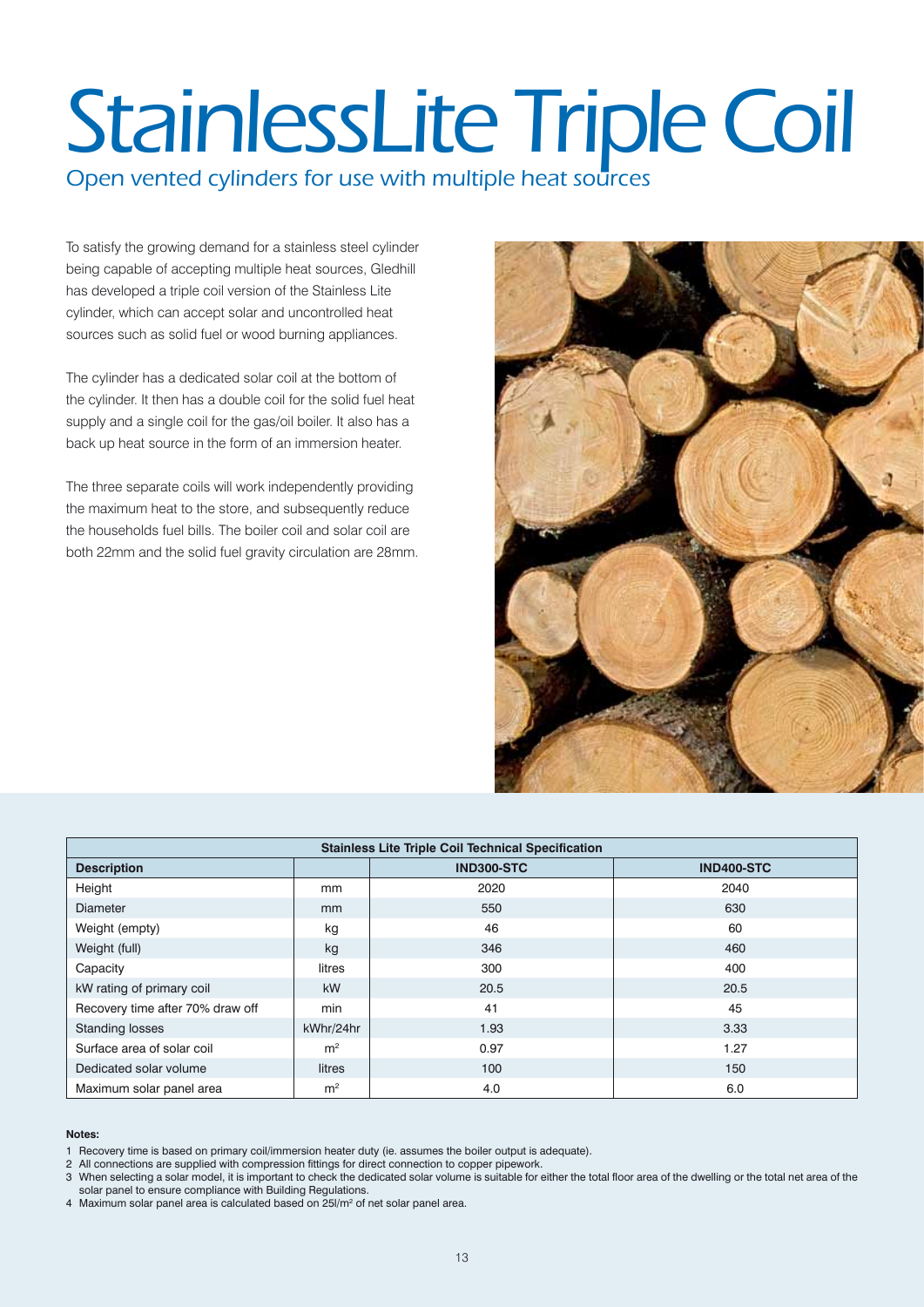# StainlessLite Vented

Open vented cylinder for use with uncontrolled heat sources

The Stainless Lite Vented provides a high quality open vented stainless steel cylinder for use in a traditional vented cylinder installation. As an open vented cylinder, it also permits the connection of an uncontrolled heat source such as a solid fuel or wood burning appliance, which is not permitted with an unvented cylinder.

The technical and dimensional data for the Stainless Lite Vented is the same as the Stainless Lite direct and Stainless Lite Solar, both of which are available in direct and indirect configurations. Full technical details can be found on pages 5-8 in this brochure.

The only difference between the vented and unvented range of stainless steel cylinders is that instead of being supplied with the unvented kit, the vented option is supplied with a control thermostat and a drain valve.





The traditional vented storage water heater has a proven track record of reliability and safety. The operating pressure is dictated by the vertical distance between the cistern tank and the bottom of the heater.

The open vented system is renowned for its safety because the open vent that discharges in to the cistern tank automatically equalises any excess pressure or vacuum.

The Stainless Lite Vented cylinder is fully compliant with 2010 Part L regulations, therefore it now enables you to fit a vented cylinder into a new build property.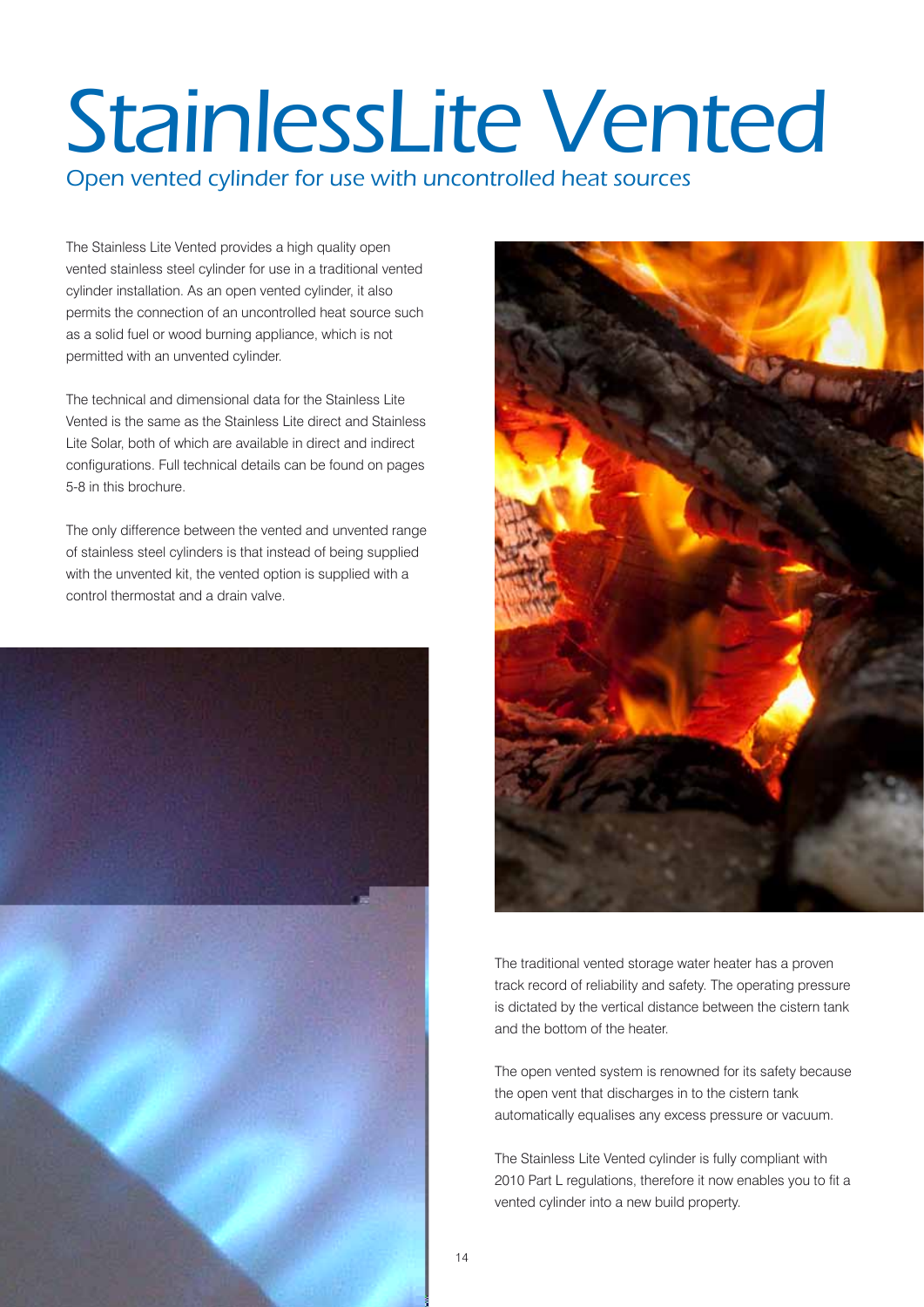

a di

Mains pressure water storage from a **Duplex stainless** steel cylinder

MANUFACTURED